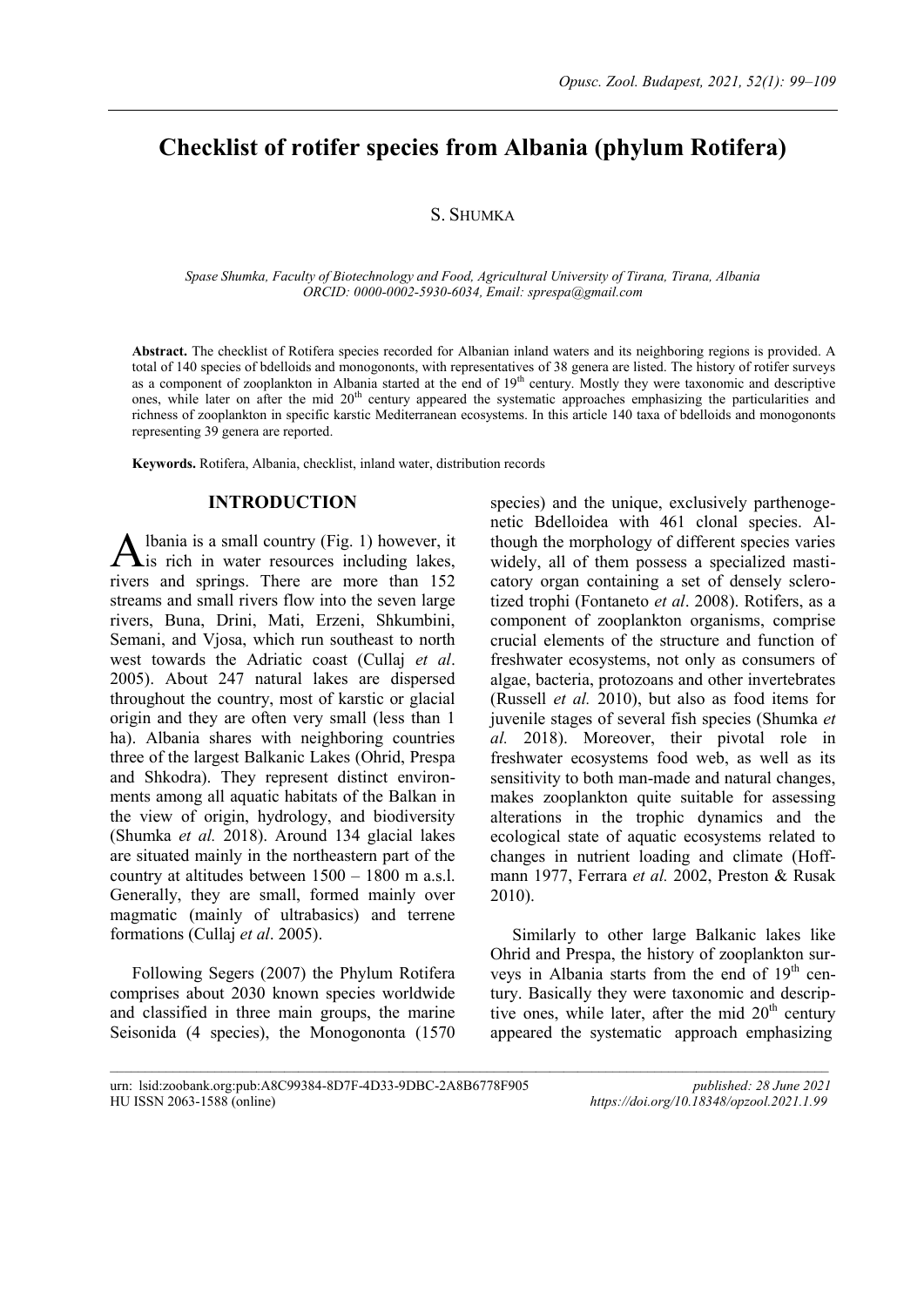

**Figure 1.** Map of Albania

the particularities and richness of zooplankton in specific karstic Mediterranean ecosystem. Amongst them can be mention Richard (1897) with his work dedicated to *Cladocera*, Steur (1900) with paper published on *Copepoda*, Vereščagin (1912) and Parenzan (193) on *Cladocera*, Nedeljković (1959) on *Rotifera*, Petkovski (1961) with fundamental work on *Cladocera* and *Copeoda*, separately *Harpacticoida* and *Ostracoda*, Živković (1965) and Milovanović & Živković (1965) on Rotifera, Protozoa and Cladocera.

# **MATERIALS AND METHODS**

There are a large number of references, including identification keys with abundant information on ecological and systematical aspects of rotifers from different regions of the world. From this, the following papers were consulted: Segers (2002) and Wallace *et al.* (2006); higher-level classification. For taxonomy and distribution of the different families the following sources were used: De Ridder (1986, 1991, 1993), De Ridder & Segers (1997), Donner (1965), De Smet (2006), De Smet & Pourriot (1997), Jersabek (2003), Koste (1978), Koste & Shiel (1987, 1989a, b), Nogrady *et al.,* (1995), Nogrady & Segers (2002), Segers (1995a, b, 2003), Segers & Wallace (2001), Sørensen *et al.* (2005).

The following articles were used to compile the list of rotifers of Albanian inland waters: Brusina (1898), Byron (1981), Gannon & Stemberger (1981), Guseska (2012), Guseska *et al.* (2008, 2012, 2014), Gushevska *et al.* (1996), Kiefer (1937), Kostoski (1998), Kostoski *et al.* (2004, 2005), Michaloudi (2005), Michaloudi *et al.* (1997), Milovanovic & Živkovic (1965), Nedeljkovic (1959), Parenzan (1931), Petković (1973, 1975, 1978, 1981), Popovska-Stankovič *et al.* (1988, 2003), Richard (1897), Serafimova-Hadzisce (1954, 1958, 1975), Shumka (1994, 1997a, b, 2000, 2001, 2014), Shumka & Miho (2006), Shumka & Nikleka (2018), Shumka & Špoljar (2018), Shumka *et al.* (1998, 2018), Steuer (1900), Tasevska (2002), Tasevska *et al.* (2006, 2008, 2012a, b, 2017, 2018), Veršcagin (1912), Živkovic (1974, 1975),

## **RESULTS AND DISCUSSION**

All species names appeared in the literature listed above were checked and corrected based on Segers *et al*. 2007 and Jersabek & Leitner 2013, and the following changes were made: *Brachionus calyciflorus f. amphiceros* (Ehrenberg, 1838) (synonym, considered an infrasubspecific variant of *B. calyiflorus*); *Brachionus q.* f. *brevispinus*  Ehrenberg, 1832 (synonym, considered an infra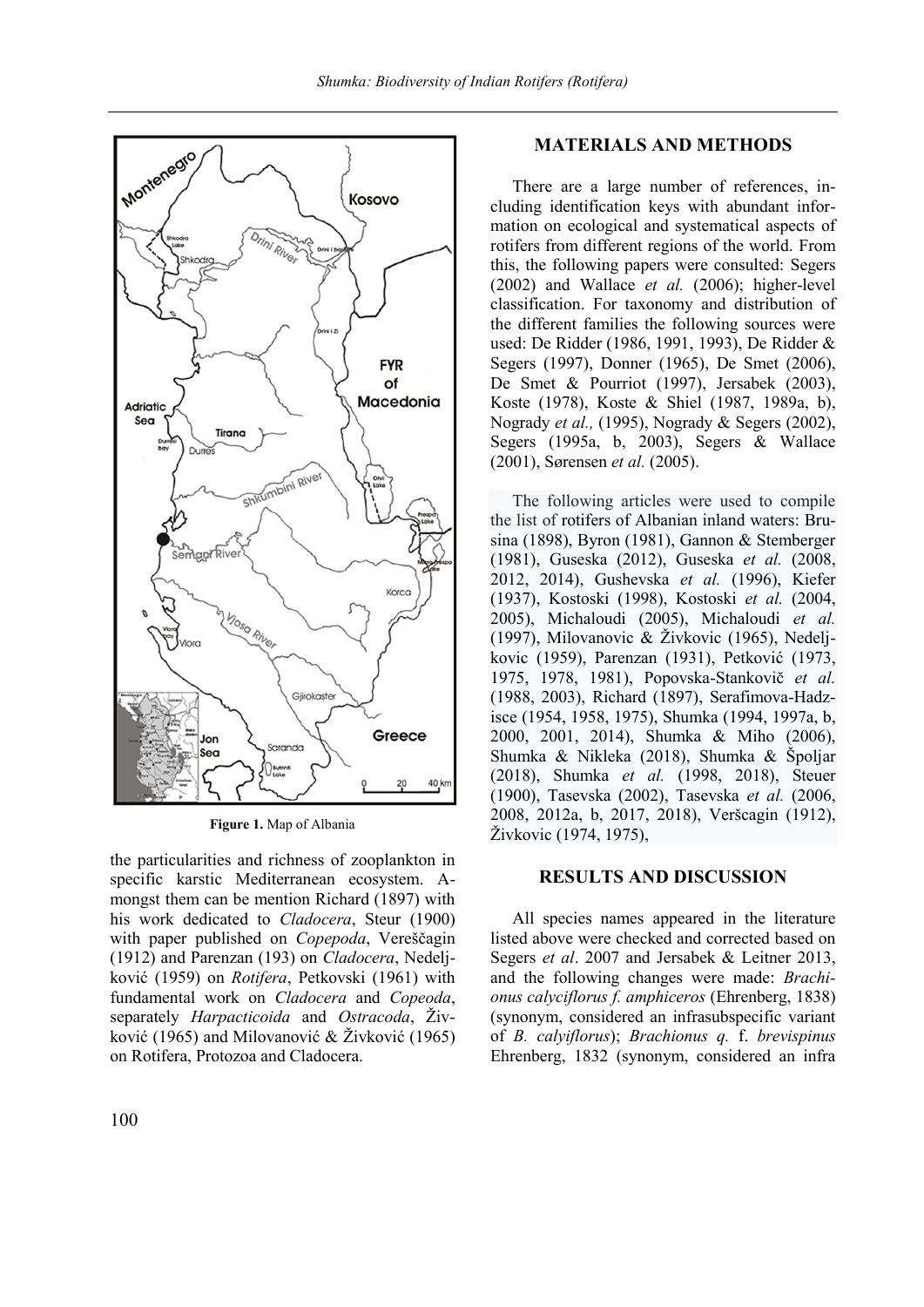subspecific variant of *B. quadridentatus*); *Brachinus q.* f. *cluniorbicularis* Skorikov, 1894 (synonym considered an infrasubspecific variant of *B. quadridentatus*); *Brachionus quadridentatus* f. *rhenanus* Lauterborn, 1893, (synonym considered an infrasubspecific variant of *B. quadridentatus*); *Lophocharis salpina* (Ehrenberg, 1834) synonym of *Lepadella salpina* Ehrenberg, 1834; *Testudinella patina trilobata* (Anderson et Shepard, 1892), synonym of *T. patina* (Hermann 1783); *Testudinella pseudoelliptica* Bartoš, 1951 synonym of *T. patina* (Hermann 1783); *Trichocerca similis similis* (Wierzejski, 1893) synonymous with *Rattulus bicornis* (Western, 1893).

Reviewing the studies dedicated to the Albanian inland water Rotifera fauna is resulted in a list of 140 taxa of bdelloids and monogononts (Table 1). Among the rotifers, the most frequently reported genera are *Lecane* with 16 species, *Trichocerca* with 15 species*, Brachionus* (15 species), *Keratella* (7 species), *Polyarthra* (7 species) and *Lepadella* (6 species). At regional scale it is worth mentioning that from the neighboring Montenegro Petković (1973, 1978) recorded 205 rotifer taxa just for the Lake Scadar/Shkodra, while from North Macedonia for the lakes Ohrid, Prespa and Dojran altogether 60 rotifer taxa were reported (Tasevska *et al.* 2006). However, the high number of species reported for the Lake Scadar/Shkodra by Petković (1973, 1978) does not reflect the latest taxonomic results of Segers *et al*., (2007) and Jersabek & Leitner (2013) listing numerous synonym names and corrections.

The biogeography of Rotifera is highly controversial and prior to the work of Dumont (1983) it was generally accepted that all taxa were cosmopolitan. In the present list of the Albanian rotifers most of the species show a typical Palearctic distribution (Segers 2007) however, to clear the biogeography of several widely distributed species further studies with molecular approaches are needed.

Based on the data presented in the Table 1 almost 90% of the species are found in the Drini Basin (including Lakes of Lesser and Macro Prespa, Ohrid and Scadar/Shkodra), while the transitional water bodies belonging to Ionian and Adriatic Coastal areas are populated only by 9 different species. This disproportional distribution of species calls for further studies.

| <b>Taxon</b>                         | <b>Locality</b> (water basins)      | <b>References</b>                            |
|--------------------------------------|-------------------------------------|----------------------------------------------|
| Adineta Hudson & Gosse, 1886         |                                     |                                              |
| A. steineri Bartos, 1951             | A5(A)                               | 14, 15, 30, 31, 32, 38, 40, 41, 42           |
| <i>Anuraeopsis</i> Lauterborn, 1900  |                                     |                                              |
| A. fissa Gosse, 1851                 | A1, A2, A5(A)                       | 12, 13, 15, 17                               |
| A. coelata de Beauchamp, 1932        | A5(A)                               | 12, 13, 15, 17, 30, 31, 32                   |
| <i><b>Ascomorpha Perty, 1850</b></i> |                                     |                                              |
| A. ecaudis Perty, 1850               | A5, B1, B2 (A, B)                   | 12, 13, 15, 17, 30, 31, 32                   |
| A. ovalis Carlin, 1943               | A2, A5, B1 (A, B)                   |                                              |
| A. saltans Bartsch, 1870             | A5(A)                               | 12, 13, 14, 15, 30, 31, 32, 38, 40, 41, 42   |
| Asplanchna Gosse, 1850               |                                     |                                              |
| A. girodide Guerne, 1888             | A5(A)                               | 14, 15, 30, 31, 32, 38, 40, 41, 42           |
| A. priodonta Gosse, 1850             | A1, A2, A3, A4, A5, A6, B1, B2, C1  |                                              |
| A. sieboldii Leydig, 1854            | A5(A)                               | 12, 13, 14, 15, 30, 31, 32, 38, 40, 41, 42   |
| <b>Brachionus Pallas, 1766</b>       |                                     |                                              |
| B. angularis Gosse, 1851             | A1, A2, A3, A5, B1, B2, C1, C2, C2, | 3, 4, 5, 6, 7, 8, 9, 10, 11, 12, 13, 14, 15, |
|                                      | C4, C5, D1 (A, B, C, D)             | 30, 31, 32, 38, 40, 41, 42                   |
| B. bidentatus Anderson, 1889         | A5(A)                               | 13, 14, 15, 30, 31, 32, 38, 40, 41, 42       |
| B. calyciflorus Pallas, 1776         | A5, B2(A, B)                        | 12, 13, 14, 15, 28, 29, 31, 32, 38, 40       |
| B. dimidiatus Bryce, 1931            | A5(A)                               | 12, 13, 14, 15, 17, 30, 31, 32, 38, 40, 41,  |
|                                      |                                     | 42                                           |

**Table 1.** List of Bdelloidea and Monogononta rotifers recorded from continental fresh- and transitional water habitats in Albania (genus and species)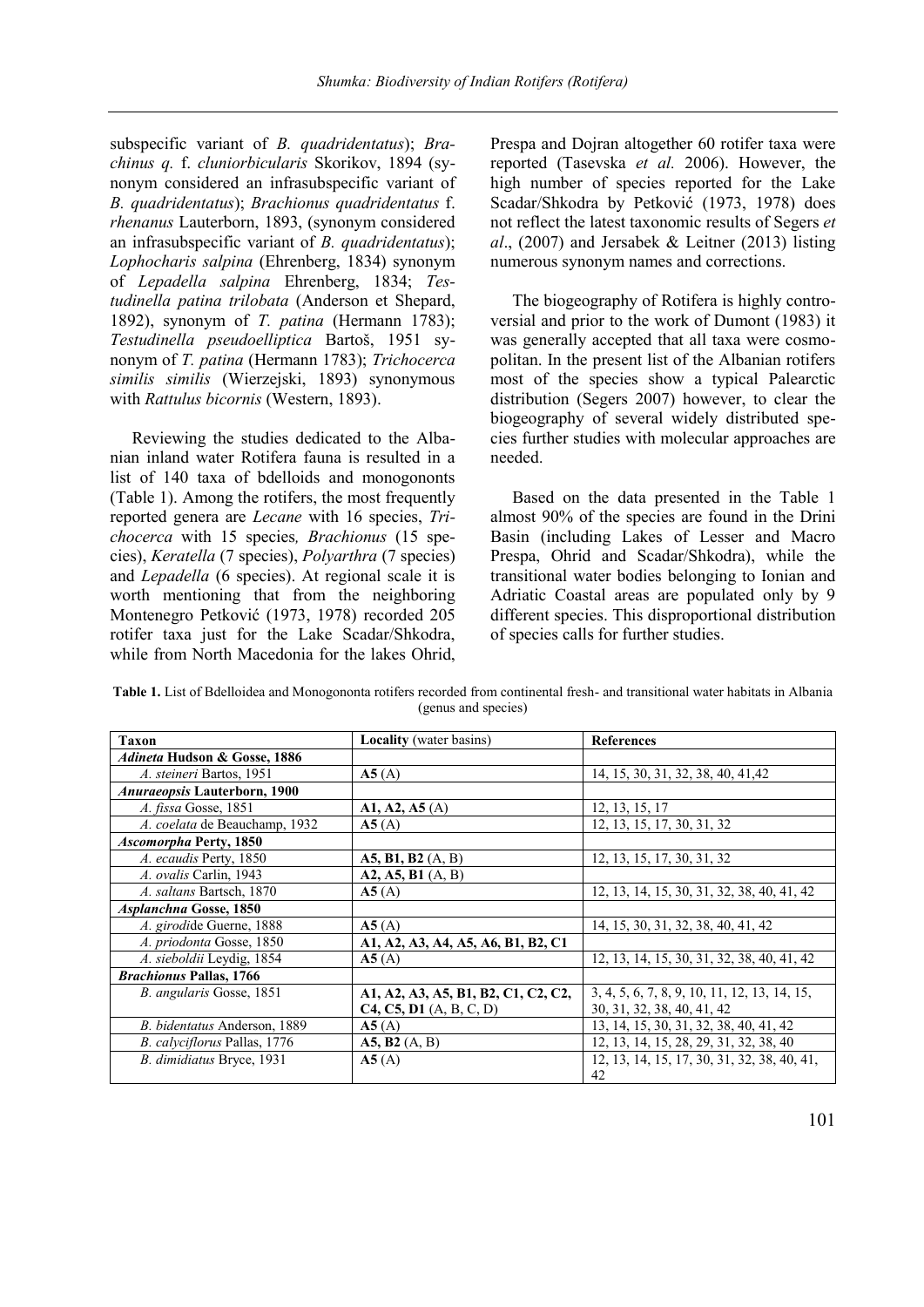| B. diversicornis Daday, 1883        | A1, A2, A5(A)                           | 2, 3, 10, 11, 18, 19, 20, 21, 22, 23, 24, 25 |
|-------------------------------------|-----------------------------------------|----------------------------------------------|
| B. falcatus Zacharias, 1898         | A5(A)                                   | 12, 13, 31, 32, 42                           |
| B. forficula Wierzejski, 1891       | A1, A2, A5(A)                           | 13, 14, 15, 31, 32, 38, 42                   |
| B. havanaensis Rousselet, 1911      | A5(A)                                   | 13, 14, 15, 31, 32, 38, 42                   |
| B. leydigii Cohn, 1862              | A5(A)                                   | 13, 14, 15, 31, 32, 38, 42                   |
| B. plicatilis O.F. Müller , 1786    | $\overline{A5, B1}$ $\overline{(A, B)}$ | 12, 13, 14, 15, 28, 29, 31, 32, 38, 40       |
| B. rhenanus Lauterborn, 1893.       | A5, B1 (A, B)                           | 12, 13, 14, 15, 28, 29, 31                   |
| B. quadridentatus Hermann, 1783     | A1, A3, A4, A5, B2. (A, B)              | 12, 13, 14, 15, 28, 29, 31, 32, 38, 40       |
| B. brevispinus Ehrenberg, 1832      | A5(A)                                   | 13, 14, 15, 31, 32, 38, 42                   |
| B. quadridentatus melhemi Barrios   | A5(A)                                   | 13, 14, 15, 31, 32, 38, 42                   |
| et Daday, 1894                      |                                         |                                              |
| B. urceolaris O.F. Müller, 1773     | A2, A5(A)                               | 13, 14, 15, 31, 32, 38, 42                   |
| Cephalodella Bory de St. Vincent,   |                                         |                                              |
| 1826                                |                                         |                                              |
| C. catellina O.F.Müller, 1786       | A2, A5(A)                               | 13, 14, 15, 31, 32, 38, 39, 40, 41, 42       |
| C. forficula Ehrenberg, 1831        | A2, A5(A)                               | 13, 14, 15, 31, 32, 38, 39, 40, 41, 42       |
| C. gibba Ehrenberg, 1832            | A2, A3, A5(A)                           | 10, 11, 18, 19, 20, 21, 22                   |
| C. misgurnus Wulfert, 1937          | A5. (A)                                 | 13, 14, 15, 31, 32, 38, 42                   |
| C. ventripes Dixon-Nuttall, 1901    | A5, C1 (A, C)                           | 13, 14, 15, 29, 31, 32, 38, 42               |
| <b>Collotheca Harring, 1913</b>     |                                         |                                              |
| C. mutabilis Hudson, 1885           | A5(A)                                   | 13, 14, 15, 31, 32, 38, 42                   |
| C. pelagic Rousselet, 1893          | $\overline{A5(A)}$                      | 13, 14, 15, 31, 32, 38, 42                   |
| Colurella Bory de St. Vincent, 1824 |                                         |                                              |
|                                     | A3, A5, A6, D1, E1, E2, E3, E4 (A,      |                                              |
| C. adriatica Ehrenberg, 1831        |                                         | 3, 4, 5, 6, 7, 8, 9, 10, 11, 12, 13, 14, 15, |
|                                     | D, E                                    | 30, 31, 32, 38, 40, 41, 42                   |
| C. colurus Ehrenberg, 1830          | A2, A5(A)                               | 13, 14, 15, 31, 32, 38, 39, 40, 41, 42       |
| C. obtuse Gosse, 1886               | A2, A5, A6 (A)                          | 13, 14, 15, 31, 32, 38, 39, 40, 41, 42       |
| C. uncinato bicuspidato Ehrenberg,  | A2, A3(A)                               | 10, 11, 18, 19, 20, 21, 22, 23, 33           |
| 1830                                |                                         |                                              |
| C. uncinata O. F. Müller, 1773      | A5(A)                                   | 13, 14, 15, 31, 32, 38, 42                   |
| <b>Conochilus Ehrenberg, 1834</b>   |                                         |                                              |
| C. exiguous Ahlstrom, 1938          | A5(A)                                   | 13, 14, 15, 31, 32, 38, 42                   |
| C. hippocrepis Schrank, 1830        | A1, A2, A5(A)                           | 13, 14, 15, 31, 32, 38, 39, 40, 41, 42       |
| C. unicornis Rousselet, 1892        | A5(A)                                   | 13, 14, 15, 31, 32, 42                       |
| Dicranophorus Nitsch, 1827          |                                         |                                              |
| D. forcipatus O.F. Müller, 1786     | A2, E1 (A, E)                           | 10, 11, 31                                   |
| D. grandis Ehrenberg, 1832          | A5(A)                                   | 14, 15, 30, 31, 32, 38, 40, 41, 42           |
| D. rostratus Dixon Nuttal et        | A2, A5(A)                               | 13, 14, 15, 31, 32, 38, 39, 40, 41, 42       |
| Freeman, 1902                       |                                         |                                              |
| Dipleuchlanis de Beauchamp, 1910    |                                         |                                              |
| D. propatula Gosse, 1886            | $\overline{A5(A)}$                      | 13, 14, 15, 31, 32, 38, 39, 40, 41, 42       |
| Dissotrocha Bryce, 1910             |                                         |                                              |
| D. aculeata Ehrenberg, 1832         | A3, A5, A6 (A)                          | 13, 14, 15, 31, 32, 38, 39, 40, 41, 42       |
| Epiphanes Ehrenberg, 1832           |                                         |                                              |
| E. macrourus Barrois &Daday,        | A5, B1 (A, B)                           | 13, 14, 15, 31, 32, 38, 39, 40, 41, 42       |
| 1894                                |                                         |                                              |
| E. senta O.F. Müller, 1773          | A5, B1 (A, B)                           | 13, 14, 15, 31, 32, 38, 39, 40, 41, 42       |
| <b>Euchlanis Ehrenberg, 1832</b>    |                                         |                                              |
| E. dilatata Ehrenberg, 1832         | A2, A3, A5(A)                           | 13, 14, 15, 31, 32, 38, 39, 40, 41, 42       |
| E. incise Carlin, 1939              | A3, A5(A)                               | 13, 14, 15, 31, 32, 38, 39, 41, 42           |
| E. meneta Myers, 1930               | A5(A)                                   | 39, 41                                       |
| Filinia Bory de St. Vincent, 1824   |                                         |                                              |
| F. longiseta Ehrenberg, 1834        | A1, A2, A3, A4, A5, B1, B2, C4, C5,     | 2, 3, 4, 6, 7, 8, 9, 10, 12, 13, 14, 15, 19, |
|                                     | <b>D1</b> (A, B, C, D)                  | 20, 31, 32, 38, 39, 40, 41, 42               |
| F.opoliensis Zacharias, 1898        | A5(A)                                   | 13, 14, 15, 31, 32, 38, 39, 40, 41, 42       |
| F.terminalis Plate, 1886            | A5(A)                                   | 13, 14, 15, 31, 32, 38, 39, 40, 41, 42       |
|                                     |                                         |                                              |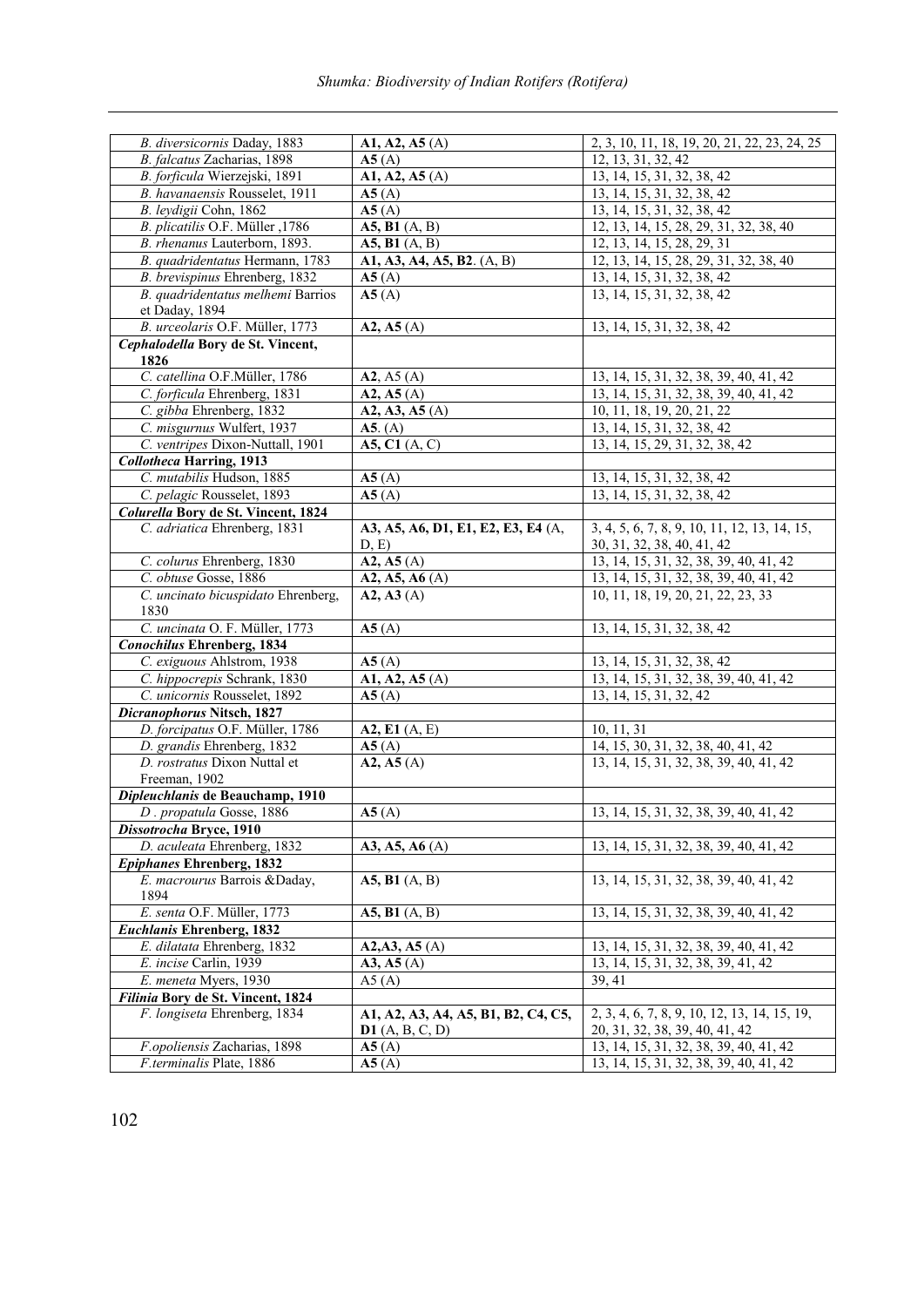| <b>Gastropus Imhof, 1898</b>         |                                     |                                                |
|--------------------------------------|-------------------------------------|------------------------------------------------|
| G. hyptopus Ehrenberg, 1838          | A5(A)                               | 13, 14, 15, 31, 32, 38, 39, 40, 41, 42         |
| G.stylifer Imhof, 1891               | A1, A2, A4, A5, B1, D1, E1 (A, B,   | $3, 4, 5, 6, 7, 8, 9, 10, 11, 12, 13, 14, 15,$ |
| Hexarthra Schmarda, 1854             | D, E                                | 30, 31, 32, 38, 40, 41, 42                     |
| H. mira Hudson, 1871                 |                                     | 13, 14, 15, 31, 32, 38, 39, 40, 41, 42         |
| Kellicottia Ahlstrom, 1938           | A5(A)                               |                                                |
| K. longispina Kellicott, 1879        | A1, A2, A3, A4, A5, B1, B2, C1,     | 2, 3, 4, 6, 7, 8, 9, 10, 12, 13, 14, 15, 28,   |
|                                      | C2, C3, C4, D1, E1 (A, B, C, D, E)  | 19, 20, 21, 22, 23, 24, 25, 27, 28, 29, 30,    |
|                                      |                                     | 31, 32, 38, 39, 40, 41, 42                     |
| Keratella Bory de St. Vincent, 1822  |                                     |                                                |
| K. cochlearis Gosse, 1851            | A1, A2, A3, A4, A5, B1, B2, C1, C2, | 2, 3, 4, 6, 7, 8, 9, 10, 12, 13, 14, 15, 19,   |
|                                      | C3, C4, C5, D1, E2 (A, B, C, D, E)  | 20, 21, 22, 23, 24, 25, 27, 28, 29, 30, 31,    |
|                                      |                                     | 32, 38, 39, 40, 41, 42                         |
| K. cochlearis v. hispida Lauterborn, | A2(A)                               | 2, 25, 26, 36                                  |
| 1898                                 |                                     |                                                |
| K. hiemalis Carlin, 1943,            | A5(A)                               | 13, 14, 15, 31, 32, 38, 39, 40, 41, 42         |
| K. quadrata O.F. Müller, 1786,       | A1, A2, A5, D1, E2 (A, D, E)        | 2, 3, 4, 6, 7, 8, 9, 10, 12, 13, 14, 15        |
| K. tecta Gosse, 1851                 | A2, A5(A)                           | 13, 14, 15, 31, 32, 38, 39, 40, 41, 42         |
| K. ticinensis Callerio, 1921         | A5(A)                               | 13, 14, 15, 31, 32, 38, 39, 40, 41, 42         |
| K. valga Ehrenberg, 1832             | A5(A)                               | 13, 14, 15, 31, 32, 38, 39, 40, 41, 42         |
| Lecane Nitzsch, 1827                 |                                     |                                                |
| L. bulla Gosse, 1851                 | A2, A3, A5(A)                       | 13, 14, 15, 31, 32, 38, 39, 40, 41, 42         |
| L. closterocerca Schmarda, 1859      | A2, A3, A5, B1 (A, B)               | 2, 13, 14, 15, 32, 38, 39, 41, 42              |
| L. copeis Harring et Myers, 1926     | A2, A5(A)                           | 13, 14, 15, 31, 32, 38, 39, 40, 41, 42         |
| L.curvirostris Yamamoto, 1941        | A5(A)                               | 13, 14, 15, 31, 32, 38, 39, 40, 41, 42         |
| L.elasma Harring& Myers, 1926        | A5(A)                               | 13, 14, 15, 31, 32, 38, 39, 40, 41, 42         |
| L.elsa Nitzsch, 1827                 | A5, A6(A)                           | 13, 14, 15, 31, 32, 38, 39, 40, 41, 42         |
| L.flexilis Gosse, 1886               | A5(A)                               | 13, 14, 15, 31, 32, 38, 39, 40, 41, 42         |
| L. hamata Stokes, 1896               | A5(A)                               | 13, 14, 15, 31, 32, 38, 39, 40, 41, 42         |
| L. ivli Wiszniewski, 1935            | A2, A5(A)                           | 2, 13, 14, 15, 31, 32, 38, 39, 40, 41, 42      |
| L. lamellate Daday, 1893             | A5(A)                               | 13, 14, 15, 31, 32, 38, 39, 40, 41, 42         |
| L.luna O.F. Müller, 1776             | A1, A2, A3, B1 (A, B)               | 13, 14, 15, 30, 32, 38, 39, 40, 41, 42         |
| L. lunaris Ehrenberg, 1832           | $\mathbf{A3}$ (A)                   | 3, 9, 23, 24, 25, 29                           |
| L.nana Murray, 1913                  | A5, B2 $(A, B)$                     | 13, 14, 15, 39, 30, 32, 38, 39, 40, 41, 42     |
| L.quadridentata Ehrenberg, 1832      | A5(A)                               | 13, 14, 15, 31, 32, 38, 39, 40, 41, 42         |
| L.obtusa Hauer, 1889                 | A5(A)                               | 2, 13, 14, 15, 31, 32, 38, 39, 40, 41, 42      |
| L. stenroosi Meissner, 1908          | A5(A)                               | 13, 14, 15, 31, 32, 38, 39, 40, 41, 42         |
| Lepadella Bory de St. Vincent, 1826  |                                     |                                                |
| L. acuminate Ehrenberg, 1834         | A5(A)                               | 13, 14, 15, 31, 32, 38, 39, 40, 41, 42         |
| L.ehrenbergii Perty, 1850            | A5(A)                               | 13, 14, 15, 31, 32, 38, 39, 40, 41, 42         |
| L.ovalis O.F. Müller, 1786           | A2, A5(A)                           | 13, 14, 15, 31, 32, 38, 39, 40, 41, 42         |
| L.patella O.F. Müller, 1773          | A2, A3, A5(A)                       | 13, 14, 15, 39, 30, 32, 38, 39, 40, 41, 42     |
| L.rhomboides Gosse, 1886             | A5(A)                               | 1, 2, 13, 14, 15, 31, 32, 38, 39, 40, 41, 42   |
| L.triptera Erenberg, 1830            | A2, A3, A5(A)                       | 13, 14, 15, 39, 30, 32, 38, 39, 40, 41, 42     |
| <b>Lophocharis Ehrenberg, 1838</b>   |                                     |                                                |
| L.oxysternon Gosse, 1851             | A3, A5(A)                           | 13, 14, 15, 39, 30, 32, 38, 39, 40, 41, 42     |
| L. salpina Ehrenberg, 1834           | A5, A6(A)                           | 13, 14, 15, 31, 32, 38, 39, 40, 41, 42         |
| Monommata Bartsch, 1870              |                                     |                                                |
| M. aequalis Ehrenberg, 1832          | A5(A)                               | 13, 14, 15, 31, 32, 38, 39, 40, 41, 42         |
| Mytilina Bory de St. Vincent, 1826   |                                     |                                                |
| M. crassipes Luchs, 1912             | A5(A)                               | 1, 2, 13, 14, 15, 31, 32, 38, 39, 40, 41, 42   |
| M. mucronata Ehrenberg, 1832         | A5(A)                               | 13, 14, 15, 31, 32, 38, 39, 40, 41, 42         |
| M. ventralis brevispina Ehrenberg,   | A2, A3(A)                           | 13, 14, 15, 39, 30, 32, 38, 39                 |
| 1832                                 |                                     |                                                |
|                                      |                                     |                                                |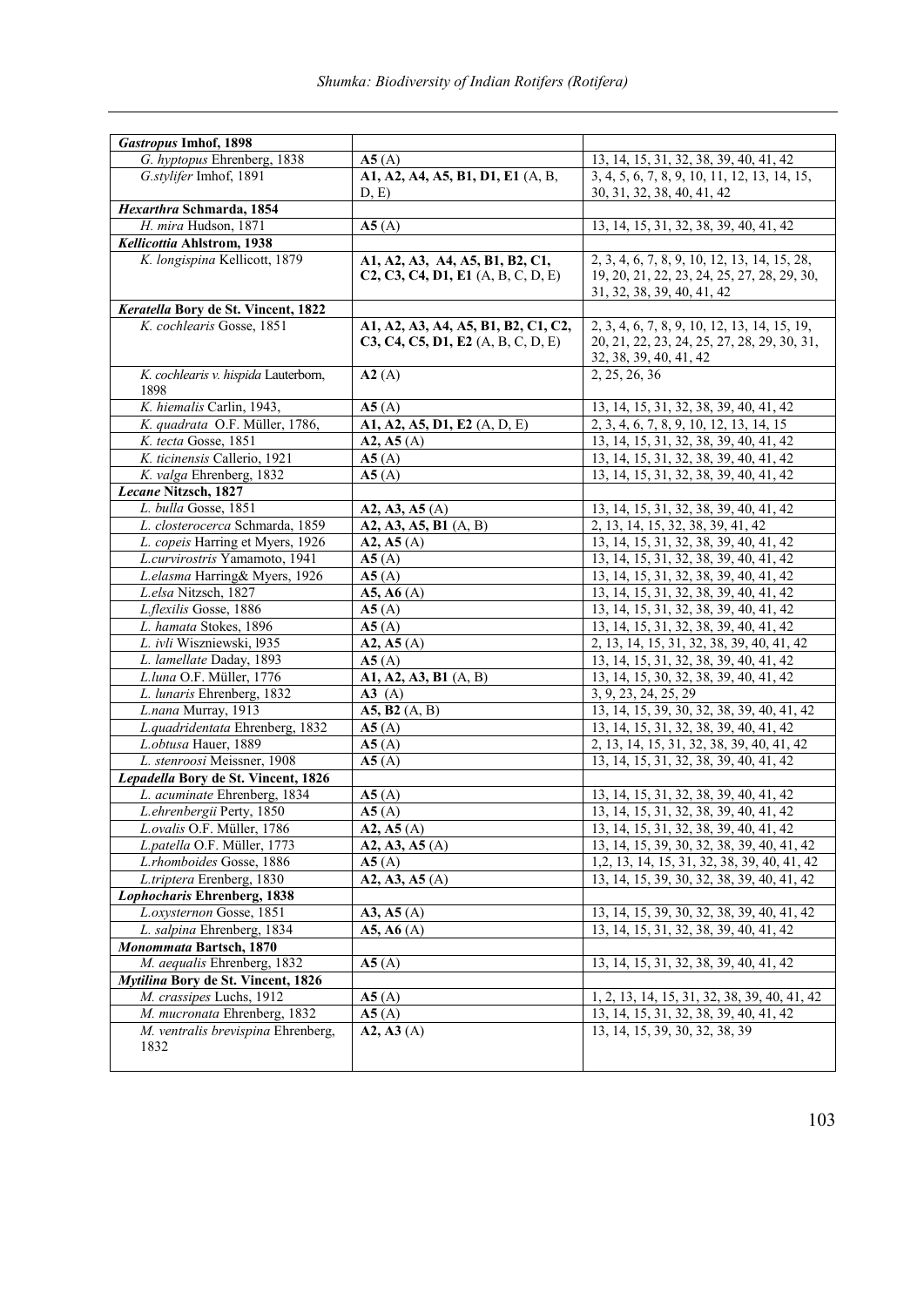*Shumka: Biodiversity of Indian Rotifers (Rotifera)*

| M. ventralis ventralis Ehrenberg,<br>1832 | A2, A3(A)                                     | 13, 14, 15, 39, 30, 32, 38, 39                                                   |
|-------------------------------------------|-----------------------------------------------|----------------------------------------------------------------------------------|
| Notholca Gosse, 1886                      |                                               |                                                                                  |
| N. acuminatae Ehrenberg, 1832             | A2, A3(A)                                     | 13, 14, 15, 39, 30, 32, 38, 39                                                   |
| N. foliacea Ehrenberg, 1838               | A5(A)                                         | 1, 2, 13, 14, 15, 31, 32, 38, 39, 40, 41, 42                                     |
| N. squamula O.F. Müller, 1786             | A2(A)                                         | 13, 14, 15, 30, 32, 38                                                           |
| Notommata Ehrenberg, 1830                 |                                               |                                                                                  |
| N. copeus Ehrenberg, 1834                 | A2, A3, A5 (A)                                | 13, 14, 15, 39, 30, 32, 38, 39, 40, 41, 42                                       |
| Philodina Ehrenberg, 1830                 |                                               |                                                                                  |
| P. megalotrocha Ehrenberg, 1832           | A3(A)                                         | 36, 37                                                                           |
| Plationus Segers, Murugan&                |                                               |                                                                                  |
| <b>Dumont</b> , 1993                      |                                               |                                                                                  |
| P.patulus O.F. Müller, 1786               | A2, A5(A)                                     | 13, 14, 15, 39, 30, 32, 38, 39, 41, 42                                           |
| <b>Platyias Harring, 1913</b>             |                                               |                                                                                  |
| P. quadricornis Ehrenberg, 1832           | A3, A5(A)                                     | 13, 14, 15, 39, 30, 32, 38, 39, 41, 42                                           |
| Ploesoma Herrick, 1885                    |                                               |                                                                                  |
| P.hudsoni Imhof, 1891                     | A5(A)                                         | 13, 14, 15, 39, 38, 39, 40, 41, 42                                               |
| P.truncatum Levander, 1894)               | A3, A4, A5, B1 (A, B)                         | 13, 14, 15, 39, 30, 32, 38, 39, 41, 42                                           |
| Polyarthra Ehrenberg, 1834                |                                               |                                                                                  |
| P.dolichoptera Delson, 1925               | A5(A)                                         | 13, 14, 15, 31, 32, 38, 39, 41, 42                                               |
| P. euryptera Wierzejski, 1891             | A5(A)                                         | 13, 14, 15, 31, 32, 38, 39, 41, 42                                               |
| P.major Bueckhardt, 1900                  | A5, A5, B1, B2 $(\overline{A}, \overline{B})$ | 13, 14, 15, 39, 30, 32, 38, 39, 41, 42                                           |
| P.minor Voigt, 1904                       | A5(A)                                         | 13, 14, 15, 31, 32, 38, 39, 40, 41, 42                                           |
| P.remata Skorikov, 1896                   | A5, B1, B2, E1 (A, B, E)                      | 2, 13, 14, 15, 39, 30, 32, 38, 39,                                               |
| P.trygla Ehrenberg, 1834                  | A1, A2, A3, A5, B1 (A, B)                     | 13, 14, 15, 39, 30, 32, 38, 39, 41, 42                                           |
| P.vulgaris Carlin, 1943                   | A1, A2, A3, A5, B1 (A, B)                     | 13, 14, 15, 39, 30, 32, 38, 39, 41, 42                                           |
| Pompholyx Gosse, 1851                     |                                               |                                                                                  |
| P.complanata Gosse, 1851                  | A5, A6(A)                                     | 2, 13, 14, 15, 39, 30, 32, 38, 39                                                |
| P.sulcata Hudson, 1885                    | <b>B1, B2, D, E1, E2</b> (B, D, E)            | 26, 27, 28, 29, 30, 31, 32                                                       |
| P. triloba Pejler, 1957                   | A5(A)                                         | 13, 14, 15, 31, 32, 38, 39, 41, 42                                               |
| Rotaria Scopoli, 1777                     |                                               |                                                                                  |
| R. citrine Ehrenberg, 1838                | A5(A)                                         | 13, 14, 15, 31, 32, 38, 39, 41, 42                                               |
| R. rotatoria Pallas, 1766                 | A3, A5(A)                                     | 13, 14, 15, 30, 32, 38, 39, 41, 42                                               |
| R. socialis Kellicot, 1888                | A5(A)                                         | 13, 14, 15, 31, 32, 38, 39, 41, 42                                               |
| <b>Scaridium Ehrenberg, 1830</b>          |                                               |                                                                                  |
| S. longicaudum O.F. Müller, 1786          | A3(A)                                         | 7, 8, 35, 36, 37                                                                 |
| Squatinella Bory de St. Vincent, 1826     |                                               |                                                                                  |
| S. lamellaris O.F. Müller, 1786           | A5(A)                                         | 13, 14, 15, 31, 32, 38, 39, 40, 41, 42                                           |
| Synchaeta Ehrenberg, 1832                 |                                               |                                                                                  |
| S. littoralis Rousselet, 1902             | A5, A6, E1 (A, E)                             | 13, 14, 15, 29, 30, 32, 38, 39, 40, 41, 42                                       |
| S. pectinata Ehrenberg, 1832              | A1, A2, A5, A6, B1, B2, C1, C5. (A,           | 2, 3, 4, 6, 7, 8, 9, 10, 12, 13, 14, 15, 28,                                     |
|                                           | B, C)                                         | 19, 20, 21, 22, 23, 24, 25, 27, 28, 29, 30,                                      |
|                                           |                                               | 31, 32, 38, 39, 41, 42                                                           |
| S. stylata Wierzejski, 1893               | <b>B1, B2, C1, C2, C3, C4, C5</b> (B, C)      | 27, 28, 29, 30, 31, 32                                                           |
| Testudinella Bory de St. Vincent,<br>1826 |                                               |                                                                                  |
| T. mucronata Gosse, 1886                  | A5(A)                                         | 13, 14, 15, 31, 32, 38, 39, 41, 42                                               |
| T. patina Hermann, 1783                   | A2, A3(A, B)                                  | 13, 14, 15, 30, 32, 38, 39, 41, 42                                               |
| T.truncata Gosse, 1886                    | A5(A)                                         | 13, 14, 15, 31, 32, 38, 39, 41, 42                                               |
| Trichocerca Lamarck, 1801                 |                                               |                                                                                  |
| T.bicristata Gosse, 1887                  | A3(A)                                         | 5, 6, 7, 8, 35, 36                                                               |
| T.capucina Wie&Zach,1893                  | A1, A2, A3, A4, A5, A6, B1, B2, D,            | 2, 3, 4, 6, 7, 8, 9, 10, 12, 13, 14, 15, 28,                                     |
|                                           | C3, C4, C5 (A, B, C)                          | 19, 20, 21, 22, 23, 24, 25, 27, 28, 29, 30,                                      |
|                                           |                                               | 31, 32, 38, 39, 41, 42                                                           |
| T.cylindrica Imhof, 1891                  | A1, A2, A5(A)                                 | 2, 28, 19, 20, 21, 22, 23, 24, 25, 27, 28,<br>29, 30, 31, 32, 38, 39, 40, 41, 42 |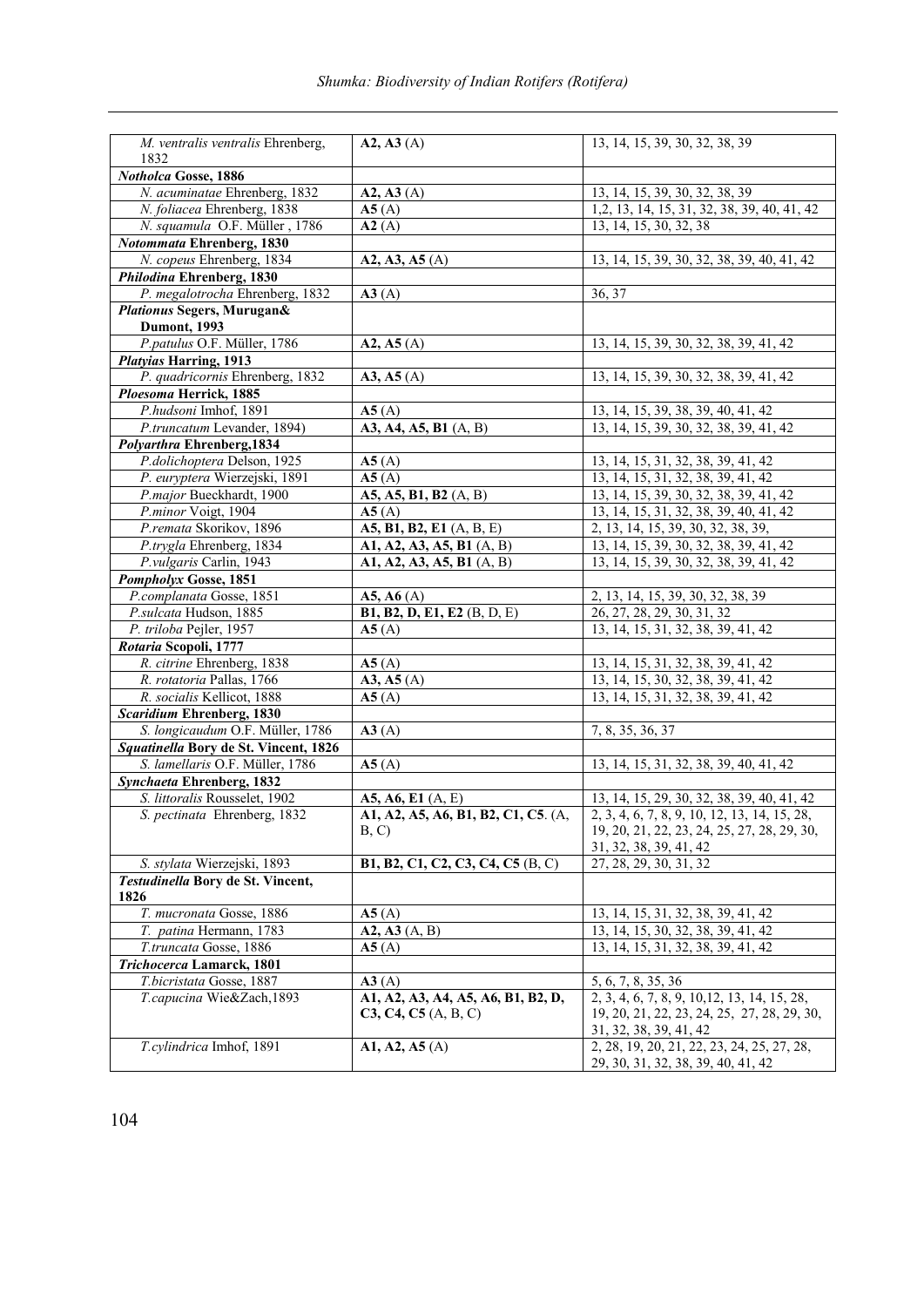*Shumka: Biodiversity of Indian Rotifers (Rotifera)*

| T. elongate Gosse, 1886                     | A5(A)             | 13, 14, 15, 31, 32, 38, 39, 41, 42         |
|---------------------------------------------|-------------------|--------------------------------------------|
| T.iernis Gosse, 1887                        | A5(A)             | 13, 14, 15, 31, 32, 38, 39, 40, 41, 42     |
| T.longiseta Schrank, 1802                   | A1, A2, A3(A)     | 13, 14, 15, 30, 32, 38, 39, 40, 41, 42     |
| T.myersi Hauer, 1931                        | A5(A)             | 13, 14, 15, 31, 32, 38, 39, 41, 42         |
| T.porcellus Gosse, 1886                     | A5(A)             | 13, 14, 15, 31, 32, 38, 39, 41, 42         |
| T.pusilla Lauterborn, 1898                  | A2, E3, E4 (A, E) | 3, 4, 6, 7, 8, 9, 10, 12, 13, 14           |
| T.rattus O.F. Müller, 1776                  | A5(A)             | 13, 14, 15, 31, 32, 38, 39, 41, 42         |
| T.rousseleti Voigt, 1902)                   | A5(A)             | 13, 14, 15, 31, 32, 38, 39, 41, 42         |
| T.similis Wierzejski, 1893)                 | A1, A2, A5(A)     | 2, 28, 19, 20, 21, 22, 23, 24, 25, 27, 28, |
|                                             |                   | 29, 30, 31, 32, 38, 39, 40, 41, 42         |
| T.stylata Gosse, 1851                       | A5(A)             | 13, 14, 15, 31, 32, 38, 39, 41, 42         |
| T. tenuior Gosse, 1886                      | A2(A)             | 13, 14, 15, 30, 32, 38                     |
| T.weberi Jennings, 1903                     | A2, A3(A)         | 2, 28, 19, 20, 21, 22, 23, 24, 25, 27, 28, |
|                                             |                   | 29, 30, 31, 32, 38                         |
| <i>Trichotria Bory de St. Vincent, 1827</i> |                   |                                            |
| T. curta Skorikov, 1914                     | A5(A)             | 13, 14, 15, 31, 32, 38, 39, 41, 42         |
| T. pocillum O.F. Müller, 1776               | A3, A5(A)         | 2, 13, 14, 15, 39, 30, 32, 38, 39, 41, 42  |
| T. tetractis Ehrenberg, 1830                | A3, A5(A)         | 2, 13, 14, 15, 39, 30, 32, 38, 39, 41, 42  |

#### **Legends for letter symbols and nearest central point in brackets**

- **A1** Lake Micro Prespa (N:40.691447; E:21.028600),
- **A2** Lake Macro Prespa (N:40.794431; E:20.946263),
- **A3** Lake Ohrid (N:40.974442; E:20.676057),
- **A4** Lake Fierza (N:42.090651; E:20.395832),
- **A5** Lake Scadar/Shkodra (N:42.150502; E:19.395438),
- **A6** River Buna (N:42.005522; E:19.456769),
- **B1** Reservoir Bovilla (N:41.444056; E:19.893058),
- **B2** Lake Tirana (N:41.310917; E:19.816143),
- **C1** Lake Belshi (N:40.978345; E:19.891313),
- **C2** Lake Merhoe (N:40.952991; E:19.899225),
- **C3** Lake Seferani (N:40.940781; E:19.920761),
- **C4** Reservoir Thana (N:40.862995; E:19.840817), **C5** - Reservoir Murrizi (N:40.727543; E:19.728467),
- 
- **D1** Lake Butrinti (N:39.784623; E:20.032498),
- **E1** Lagoon of Patok (N:41.631068; E:19.601154),
- **E2** Lagoon of Karavasta (N:40.918227; E:19.475840), **E3** - Lagoon of Narta (N:40.538250; E:19.424175),
- **E4** Lagoon of Orikum (N:40.317013; E:19.441460),

#### **Albanian water basin symbols in brackets from Dill (1993)**

**A** (Drini Basin); **B** (Ishmi/Erzeni Basin); **C** (Semani Basin); **D** (Coastal Ionian Sea); **E** (Coastal Adriatic Sea).

### **List of numerical references**

**1.** Byron 1981, **2.** Gannon *et al*. 1981, **3.** Guseska *et al*. 2012, **4.** Gusheska 2003, **5.** Guseska *et al*. 2008, **6.** Guseska *et al*. 2014, **7.** Kostoski 1998, **8.** Kostoski *et al*. 2004, **9.** Kostoski *et al*. 2005, **10.** Michaloudi *et al.* 1997, **11.** Michaloudi 2005, **12.** Milovanovic *et al.* 1965, **13.** Nedeljkovic 1959, **14.** Petković 1973, **15.** Petković 1975, **16.** Petković 1978, **17.** Petković 1981, **18.** Popovska-Stankovič 1988, **19.** Popovska-Stankovič 2003, **20.** Serafimova-Hadžišče 1954, **21.** Serafimova-Hadžišče 1958, **22.** Serafimova-Hadžišče 1978, **23.** Shumka 1994, **24.** Shumka 1998a, **25.** Shumka 1998b, **26.** Shumka *et al.* 1998, **27.** Shumka 2000, **28.** Shumka 2001, **29.** Shumka *et al*. 2006, **30.** Shumka 2014, **31.** Shumka *et al*. 2018a, **32.** Shumka *et al*. 2018b, **33.** Tasevska 2005, **34.** Tasevska *et al.* 2006, **35.** Tasevska *et al.* 2008, **36.** Tasevska *et al.* 2012a, **37.** Tasevska *et al.* 2012b, **38.** Tasevska *et al.* 2017, **39.** Taseska *et al*. 2018, **40.** Verščagin 1912, **41.** Živkovic 1974, **42.** Živkovic 1975.

**Acknowledgements –** The research carried in last ten years was funded by the Ministry of Science, Youth and Sports from the Republic of Albania (Grants No.: 11/2009) and NRC Norway through the project on Interdisciplinary Study of Large Balkan Lakes (2008-2012).

## **REFERENCES**

- BYRON, G.T. (1981): *Growth rate of crustacean zooplankton in Skadar Lake*. In. BEETON, A.M. & KARAMAN, G.S. (Eds.) The biota and limnology of Lake Skadar, University Veljko Vlahović, Institute of Biological and Medicine Research Titograd, Montenegro, Yugoslavia, p. 217–219.
- BRUSINA, S. (1898): *Dreissensia torbari* and other related palearctic species. *Glasnik Hrvatskoga Naravoslovnoga Drustva,* 10 (1/5): 197–208.
- CULLAJ, A., HASKO, A., MIHO, A., SCHANZ, F. & BRANDLE H. (2005): The quality of Albanian natural waters and the human impact. *Environment International,* 31: 133–146. doi: [10.1016/j.envint.2004.06.008](https://www.researchgate.net/deref/http%3A%2F%2Fdx.doi.org%2F10.1016%2Fj.envint.2004.06.008?_sg%5B0%5D=XMDKsB0ztosOtRabkMLdslzojy0afTxTpnhW9qt7CjvBdHI_g4bt-QDivFfvucY_7h7k9fK4nMhxn54BKW2kwXo9Ww.PLaCTrw80n5dSbHusTGvnPlum7DIejk-84W9rqgVz7ckgWmcmKInlTAk3zE17bNonxD2uO_A8cJ6a8DrNKAzfg)
- DE RIDDER, M. (1986): Annotated checklist of nonmarine rotifers (Rotifera) from African inland waters. *Zoologische Documentatie, Koninklijk*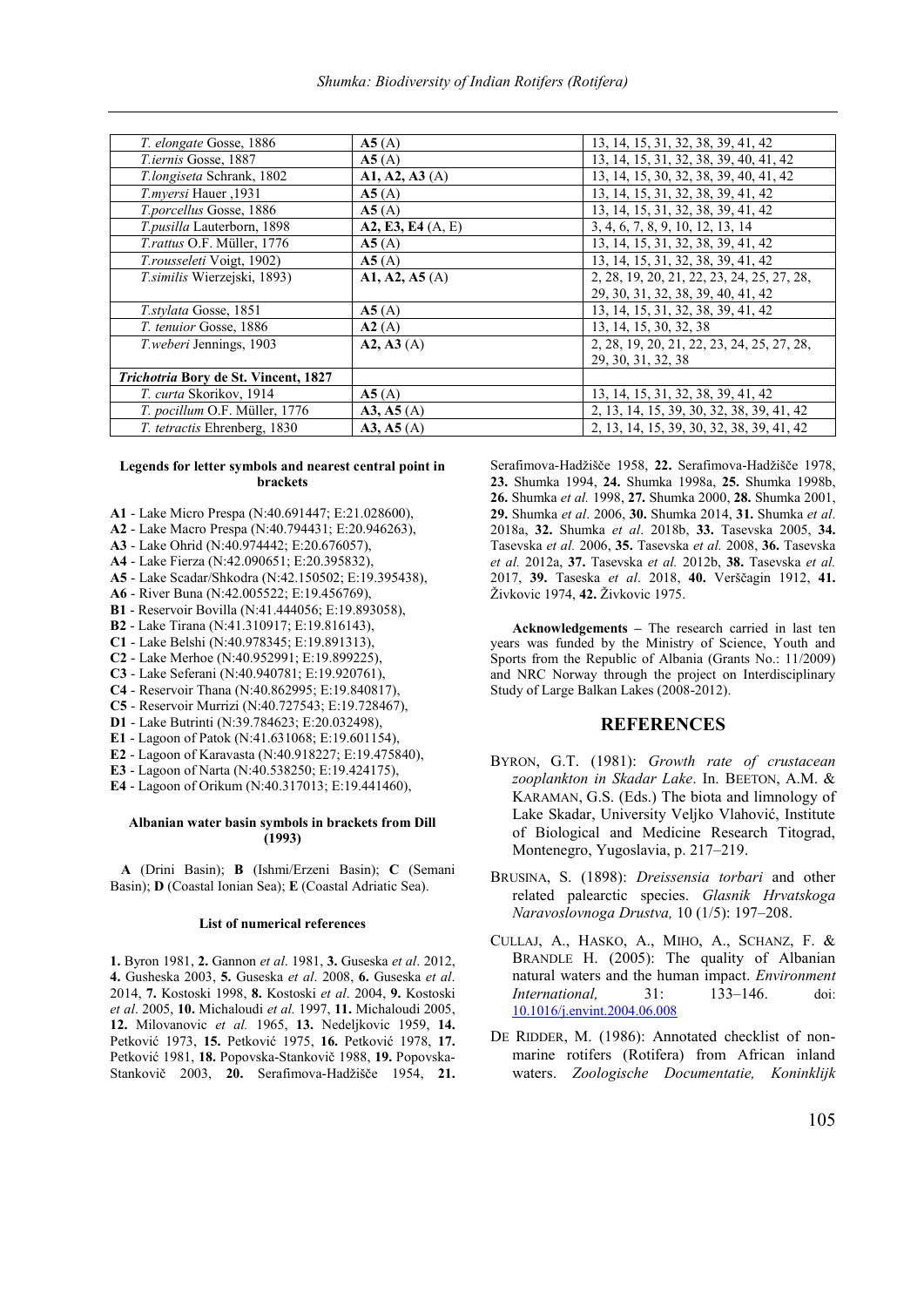*Museum voor Midden-Afrika, Tervuren, Belgium,* 21: 5–123.

- DE RIDDER, M. (1991): Additions to the "Annotated checklist of non-marine rotifers (Rotifera) from African inland waters". *Revue d'Hydrobiologie tropicale,* 24: 25–46.
- DE RIDDER, M. (1993): Additions II to the "Annotated checklist of non-marine rotifers (Rotifera) from African inland waters". *Biologisch Jaarboek Dodonaea*, 61: 99–153.
- DE RIDDER, M. & SEGERS, H. (1997): *Monogonont Rotifera recorded in the World literature (except Africa) from 1960 to1992.* Studie documenten van het KBIN, 88, Brussels, Belgium.
- DE SMET, W.H. (2006): Asciaporrectidae, a new family of Rotifera (Monogononta: Ploima) with description of *Asciaporrecta arcellicola* gen. et sp. nov. and *A. difflugicola* gen. et sp. nov. inhabiting shells of testate amoebae (Protozoa). *Zootaxa,* 1339: 31–49. doi: [10.11646/zootaxa.1339.1.2](https://doi.org/10.11646/zootaxa.1339.1.2)
- DE SMET, W.H. & POURRIOT, R. (1997): *The Dicranophoridae (Monogononta) and the Ituridae (Monogononta)*. In. Nogrady T. (Ed.) Rotifera 5 In. DUMONT H.J. (Ed.) Guides to the Identificationof the Microinvertebrates of the Continental Waters of the World 12. SPB Academic, The Hague, The Netherlands, 344 pp.
- DILL, W.A. (1993): Inland fisheries of Europe. *EIFAC Technical Paper*, No. 52 Suppl. Rome: FAO*.*
- DONNER, J. (1965): Ordnung Bdelloidea (Rotatoria, Rädertiere). *Bestimmungsbücher zur Bodenfauna Europas,* 6: 1–267.
- DUMONT, H. (1983): Biogeography of rotifers. *Hydrobiologia,* 104:19-30. doi: [10.1007/978-94-009-](http://dx.doi.org/10.1007/978-94-009-7287-2_4) [7287-2\\_4](http://dx.doi.org/10.1007/978-94-009-7287-2_4)
- FERRARA, O., VAGAGGINI, D. & MARGARITORA, F.G. (2002): Zooplankton abundance and diversity in Lake Bracciano, Latium, Italy. *Journal of Limnology,* 61(2): 169–17. doi: [10.4081/jlimnol.2002.169](https://doi.org/10.4081/jlimnol.2002.169)
- FONTANETO, D., DE SMET, W.H. & MELONE, G. (2008): Identification key to the genera of marine rotifers worldwide. *Meiofauna Marina,* 16: 75–99.
- GANNON, J. & STEMBERGER, R. (1981): *Impact of influent rivers in the distribution of zooplankton in Skdar Lake*. In. BEETON, A.M. & KARAMAN, G.S. (Eds.) The biota and limnology of Lake Skadar,

University Veljko Vlahović, Institute of Biological and Medicine Research Titograd, Montenegro, Yugoslavia, p. 199–216.

- GUSESKA, D. (2003): *Comparative morphologicalecological characteristics of Calanoida and Cyclopoida (Crustacea; Copepoda) from Lake Ohrid pelagic zone*. PhD dissertation, University "St. Cyril and Methodius", Skopje, R.Macedonia, 211 pp.
- GUSESKA, D., KOSTOSKI, G & TASEVSKA, O. (2008): *Seasonal successions of zooplankton in the pelagic zone of Lake Prespa during 2004–2006*. In. Proceedings of BALWOIS 2008 – Ohrid, Republic of Macedonia.
- GUSESKA, D., TASEVSKA, O. & KOSTOSKI, G. (2012). Zooplankton dynamic of Lake Prespa (Macedonia). *Biologia,* 67(5): 939–944. doi: [10.2478/s11756-012-](https://doi.org/10.2478/s11756-012-0092-z) [0092-z](https://doi.org/10.2478/s11756-012-0092-z)
- GUŠESKA, D., TASEVSKA, O., KOSTOSKI, G. & GU-SESKI, D. (2014): Zooplankton abundance and diversity in Lake Ohrid, Macedonia. *International Journal of Ecosystems and Ecology Sciences,* 4 (3): 333–340.
- HOFFMANN, W. (1977): The influence of abiotic environmental factors on population dynamics in planktonic rotifers. *Arch für Hydrobiologie,* 8:77– 83.
- JERSABEK, C.D. (2003): Freshwater Rotifera (Monogononta) from Hawai'i – a preliminary checklist. *Bishop Museum occasional papers,* 74: 46–72.
- JERSABEK, C.D. & LEITNER, M.F. (2013): The Rotifer World Catalog. World Wide Web electronic publication.<http://www.rotifera.hausdernatur.at/>
- KIEFER, F. (1937): Die freilebenden Ruderfusskrebse (Crustacea,Copepoda) Jugoslawiens. *Bulletin de la Société Scientifique de Skoplje*, 48: 77–105.
- KOSTOSKI, G. (1998): *A Day-Night and seasonal periodicity in the distribution of the zooplankton from Lake Ohrid*. PhD dissertation, University "St. Cyril and Methodius", Skopje, R. Macedonia, 180 pp.
- KOSTOSKI, G., GUŠESKA, D. & TASEVSKA, O. (2004): *A day-night and seasonal periodicity in the distribution of the zooplankton from Lake Ohrid*. In. Proceedings of BALWOIS 2004 Conference of water observation and information system for decision support, Ohrid, R. Macedonia.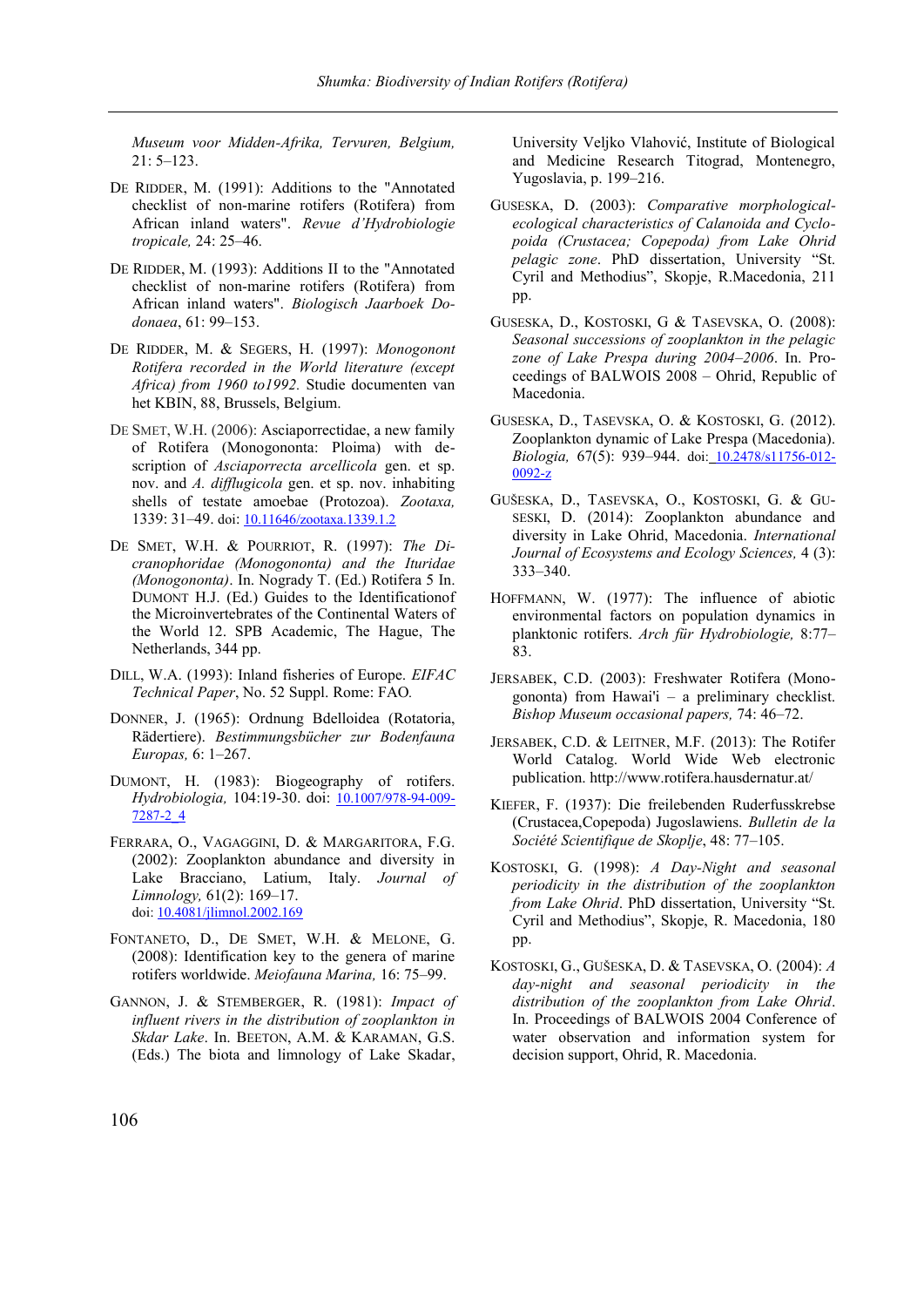- KOSTOSKI, G., GUŠESKA, D. & TASEVSKA, O. (2005): Zooplankton research in the Lake Ohrid pelagic region. Plankton investigations. Hydrobiological Institute, Ohrid, *Limnological investigations of Ohrid and Prespa lakes,* 3(4): 79–87.
- KOSTE, W. (1978): *Rotatoria*. Die Rädertiere Mitteleuropas. Borntraeger, Berlin, Stuttgart, 2 vols, 673 pp.
- KOSTE, W. & SHIEL, R.J. (1987): Rotifera from Australian Inland waters II. Epiphanidae and Brachionidae (Rotifera: Monogononta). *Invertebrate*  Taxonomy, 7: 949-1021. doi[: 10.1071/IT9870949](https://doi.org/10.1071/IT9870949)
- KOSTE, W. & SHIEL, R.J. (1989a): Rotifera from Australian Inland waters III. Euchlanidae, Mytilinidae and Trichotriidae. *Transactions of the Royal Society of South Australia,* 113(1–2): 85–114.
- KOSTE, W. & SHIEL, R.J. (1989b): Rotifera from Australian Inland waters IV. Colurellidae (Rotifera: Monogononta). *Transactions of the Royal Society of South Australia,* 113(3): 119–143.
- MICHALOUDI, E., ZARFDJIAN, M. & ECONOMIDIS, P.S. (1997): The Zooplankton of Lake Mikri Prespa. *Hydrobiologia,* 351: 77–94. doi[: 10.1023/A:1003008306292](https://doi.org/10.1023/A:1003008306292)
- MICHALOUDI, E. (2005): Dry weights of the zooplankton of Lake Mikri Prespa (Macedonia, Greece). *Belgian Journal of Zoology,* 135: 223– 227.
- MILOVANOVIC, D. & ŽIVKOVIC, A. (1965): Plankton Skadarskog jezera (1957 do 1958). *Zbornik radova Biloškog Instituta, Beograd,* 8: 23–29.
- NEDELJKOVIC, R. (1959): Skadarsko jezero: studija organske prodikcije u jednom kaesnomjezeru. *Posebno izdavanje Biolskog Instituta, Beograd*, 4: 1–56.
- NOGRADY, T. & SEGERS, H. (2002): *Rotifera 6. The Asplanchnidae, Gastropodidae, Lindiidae, Microcodinidae, Synchaetidae, Trochosphaeridae*. In: DUMONT, H.J. (Ed.) Guides to the Identification of the Microinvertebrates of the Continental Waters of the World 18. Backhuys Publishers BV, Dordrecht, The Netherlands, 264 pp.
- NOGRADY, T., POURRIOT, R. & SEGERS, H. (1995): *Rotifera 3. The Notommatidae and The Scaridiidae*. In: DUMONT H.J. (Ed.) Guides to the Identification of the Microinvertebrates of the Continental Waters of the World 8.SPB Academic, The Hague, The Netherlands, 248 pp.
- PARENZAN, P. (1931): CladoceriD'Albaniacon brevi notizie morfologische ed hidrobiologische et idrobiologische sui grandilaghialbanesi. *Atti della Academia Veneto Trentino, Istriana,* 22: 16–-47.
- PETKOVIĆ, S. (1973): Prilog poznavanju faune Rotatoria Crne Gore IIa.-Fam.Trichotriidae. *Glasnik Repubike Zavoda Zaštite Prirode – Prirodnjackog muzeja Titograd,* 2: 129–134.
- PETKOVIĆ, S. (1975). Prilog poznavanju faune Rotatoria Crne Gore IIb. Fam. Brachionidae, genera: Notholca, Kellicottia, Argonotholca i Anuraeopsis. *Poljoprivreda i šumarstvo,* 21(4): 59–79.
- PETKOVIĆ, S. (1978): The contribution to the better knowledge of ecology and distribution of *Brachionus sessilis* Varga, 1957 (Rotatoria). *Poljoprivreda i šumarstvo,* 24(2): 17–37.
- PETKOVIĆ, S. (1981): *Zooplankton – General introduction*. In: BEETON AM, KARAMAN GS. (Eds.) The biota and limnology of Lake Skadar, University Veljko Vlahović, Institute of Biological and Medicine Research Titograd, Montenegro, Yugoslavia, p. 191–192.
- PETKOVSKI, T. (1961): Zur Kenntnis der Crustaceen des Skadar (Scuteri ) Sees. *Acta Musei Macedonici Scientiarum Naturalium,* 8(2): 29–52.
- POPOVSKA-STANKOVIČ, O. (1988): *Arctodiaptomus steindachneri (Richard 1987), (Crustacea, Copepoda) in Lake Prespa*. In: Proceedings of the Third Congress of Ecologists of Yugoslavia,Ohrid, Yugoslavia, p. 308.
- POPOVSKA-STANKOVIČ, O., KOSTOSKI, G., GUSESKA, D. & TASEVSKA, O. (2003): *Temporal successions of most important zooplankton populations of Lake Prespa*. In: Proceedings of the 32<sup>th</sup> Annual Conference of the Yugoslav Water Pollution Control Society "Water 2003", Zlatibor, Yugoslavia, p. 201–206.
- PRESTON, N.D. & RUSAK, J.A. (2010): Homage to Hutchinson: does inter-annual climate variability affect zooplankton density and diversity? *Hydrobiologia,* 653:165–177. doi: [10.1007/s10750-](https://doi.org/10.1007/s10750-010-0352-2) [010-0352-2](https://doi.org/10.1007/s10750-010-0352-2)
- RICHARD, J. (1897): Entomostraces recueillis par M. le Directeur Steindachner dans les lacs de Janina et Scutari. *Annalen des K. K. Naturhistorischen Hofmuseums in Wien, Serie B, Botanik und Zoologie*, 12: 63–66.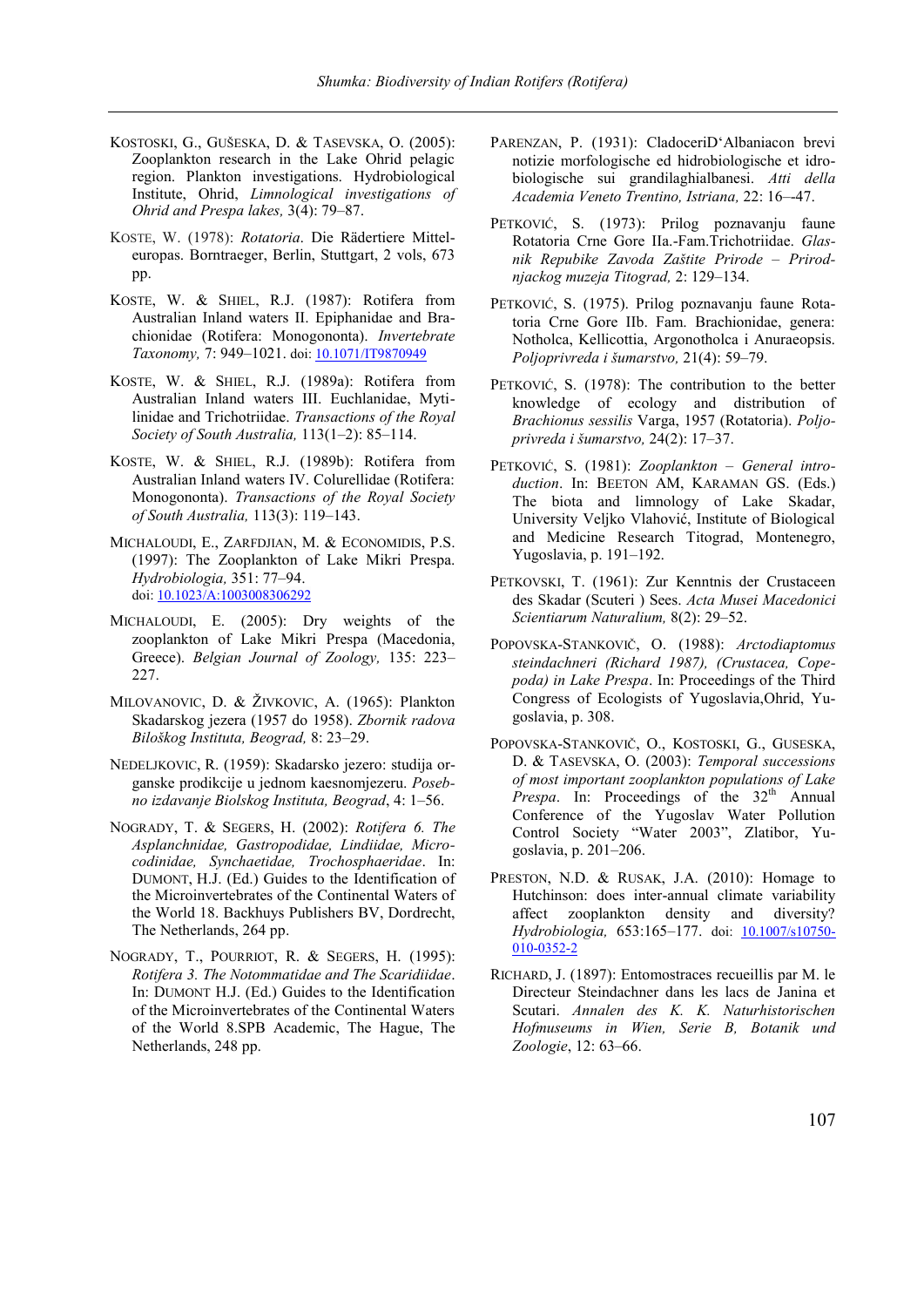- SEGERS, H. (1995a): Rotifera 2. The Lecanidae (Monogononta). In: DUMONT, H.J. (Ed.) Guides to the Identification of the Continental Waters of the World 6. SPB Academic, The Hague, The Netherlands, 226 pp.
- SEGERS, H. (1995b): World records of Lecanidae (Rotifera: Monogononta). *Studiedocumenten van het Koninklijk Belgisch Instituutvoor Natuurwetenschappen,* 81: 1–114.
- SEGERS, H. (2002): The nomenclature of the Rotifera: annotated checklist of valid family- and genusgroup names. *Journal of Natural History,* 36: 631–640. doi[: 10.1080/002229302317339707](https://www.researchgate.net/deref/http%3A%2F%2Fdx.doi.org%2F10.1080%2F002229302317339707?_sg%5B0%5D=TSMbsQJCnPJRo86rNqSwWTkiAg1-ngJlVDruDeDEFhSaGrBN6R-89sxorvh8ILmLd0aQZuJ-CO0IqRVWjA_v9mWL_A.TGfFJtOvkRGGqKEgq5hGU00yuZv95TRZTiYpT_6x1fML252pDxq8nT00CX6MtUopuwNEQ5fQVOmEbhgtpD_4sA)
- SEGERS, H. (2003): A biogeographical analysis of rotifers of the genus *Trichocerca* Lamarck, 1801 (Trichocercidae, Monogononta, Rotifera), with notes on taxonomy. *Hydrobiologia,* 500: 113–114. doi[: 10.1023/A:1024624132386](https://www.researchgate.net/deref/http%3A%2F%2Fdx.doi.org%2F10.1023%2FA%3A1024624132386?_sg%5B0%5D=6OSSpXv_s3w_7mV5N_ljH6oaigrB8SlnmbJpjJg_EKc6Lgk67NTA2QoWH1ZCBCRH49_qR8QhGce6yxQmxPYpUyBW6A.cbSeEHwZ1P8qAZ9hZ9fkz7nLlg93JKyNZAVaoGbfjcYt6N7uZg_ddGHXzMechBuvGYYOkr1ZlvuWCvptv6wbcQ)
- SEGERS, H. & WALLACE R.L. (2001): Phylogeny and classification of the Conochilidae (Rotifera: Monogononta). *Zoologica Scripta,* 30(1), 37–48. [doi: 10.1046/j.1463-6409.2001.00048.x](https://doi.org/10.1046/j.1463-6409.2001.00048.x)
- SEGERS, H., DE SMET, .W.H., FISCHER, C., FON-TANETO, D & MICHALOUDI, E. (2012): Towards a list of available names in zoology, partim phylum Rotifera. *Zootaxa,* 3179: 61–68. doi[: 10.11646/zootaxa.3179.1.3](https://www.researchgate.net/deref/http%3A%2F%2Fdx.doi.org%2F10.11646%2Fzootaxa.3179.1.3?_sg%5B0%5D=OjqwDC1242DqReZcCyNI0M8UEshvQTn9Tzaiyy53p3Nv4QvCQDmFQnPNWc8cDhGG_KaFRt0X1X8gJNcw4UBV6Aki_A.SbVuNRqszfy5d22mY2TG6z4IHhRhcIUwzfnOIVPc4q__A7ynTFpNIIPYdunLxi_FGgZqJ-StgwsPdn-09TXZ7g)
- SERAFIMOVA-HADŽIŠČE, J. (1954): Vertikalni migracii na zooplanktonot vo Prespanskoto Ezero. *Zbornik na Rabotite Hidrobiološki Zavod,* 1: 29–38.
- SERAFIMOVA- HADŽIŠČE, J. (1958): Particularités du zooplankton du lac de Prespa et apercu de la composition du zooplancton des grands lacs de la peninsule des Balkans. *Zbornik na Rabotite Hidrobiološki Zavod,* 12: 1–8.
- SERAFIMOVA- HADŽIŠČE, J. (1975): Seasonal variations of the reproductive rate of pelagic copepods of Lake Ohrid. *Verhandlungendes Internatlen Verein Limnologie,* 19: 2976–2982. doi[: 10.1080/03680770.1974.11896402](https://doi.org/10.1080/03680770.1974.11896402)
- STEUER, A. (1900): Die Diaptomiden des Balkans zugleich ein Beitrag zur Kenntnis des *Dioptomus vulgaris* Schmeil. *Sitzungsberichte der Kaiserlichen Akademie der Wissenschaften. Mathematisch -Naturwissenschaftliche Classe Abt. 1,* 109: 315– 335.
- SHUMKA, S. (1994): *Annual zooplankton dynamics of Lake Prespa*. PhD, University "St. Cyril and Methodius", Skopje, Macedonai, 111 pp
- SHUMKA, S. (1997a): *Significance of Prespa zooplankton in lake ecosystem functioning*. In: Proceedings of the Conference "Towards Integrated Conservation and Sustainable Development of Transboundary Macro and Micro Prespa Lakes", 1997, Korca, Albania.
- SHUMKA, S. (1997b): *Qualitative composition of zooplankton from Micro Prespa lake*. In: Proceedings of the Conference "Towards Integrated Conservation and Sustainable Development of Transboundary Macro and Micro Prespa Lakes", 1997, Korca, Albania.
- SHUMKA, S., THOMOLLARI, Z., MALI, S. & ALEKSI, P. (1998): *Can Rotifers from the pelagic region be*  used as indicators of Lake trophy state? 27<sup>th</sup> Annual Water Control pollution Conference 1998, Proceedings, Kotor, Montenegro.
- SHUMKA, S. (2000): *Zooplankton community as an indicator of Lake trophic state (Makro Prespa Lake)*. In: Proceedings of the International Symposium on Sustainable Deveopment of Prespa Region, 2000, Oteshevo, R. Macedonia.
- SHUMKA, S. (2001): Feeding relations of *Eudiaptomus gracilis* (SARS) and influence on some parameters of their life cycle in Lake Ohrid. *Verhandlungendes Internatlen Verein Limnologie,* 27: 3708–3711. doi: [10.1080/03680770.1998.11902523](hhttps://doi.org/10.1080/03680770.1998.11902523)
- SHUMKA, S. & MIHO, A. (2006): *Data on Plankton community (Zooplankton and phytoplankton) in Drini course*. In: Proceedings of BALWOIS 2006 – Conference of water observation and information system for decision support, Ohrid, R. Macedonia.
- SHUMKA, S. (2014): Rotifers in the Littoral Zone of Lake Shkodra/Skadar (Albania-Montenegro) as a tool for Determining Water Quality. *International Research Journal of Biological Sciences,* 3(3): 71– 77.
- SHUMKA, S. & NIKLEKA, E. (2018): *Diversity of Zooplankton and its Distribution in Karavasta Lagoon (central Albanian Adriatic)*. Proceedings of the 1st International Conference of the Holistic approach to Environment. September  $13^{th} - 14^{th}$ , 2018, Sisak, Republic of Croatia.